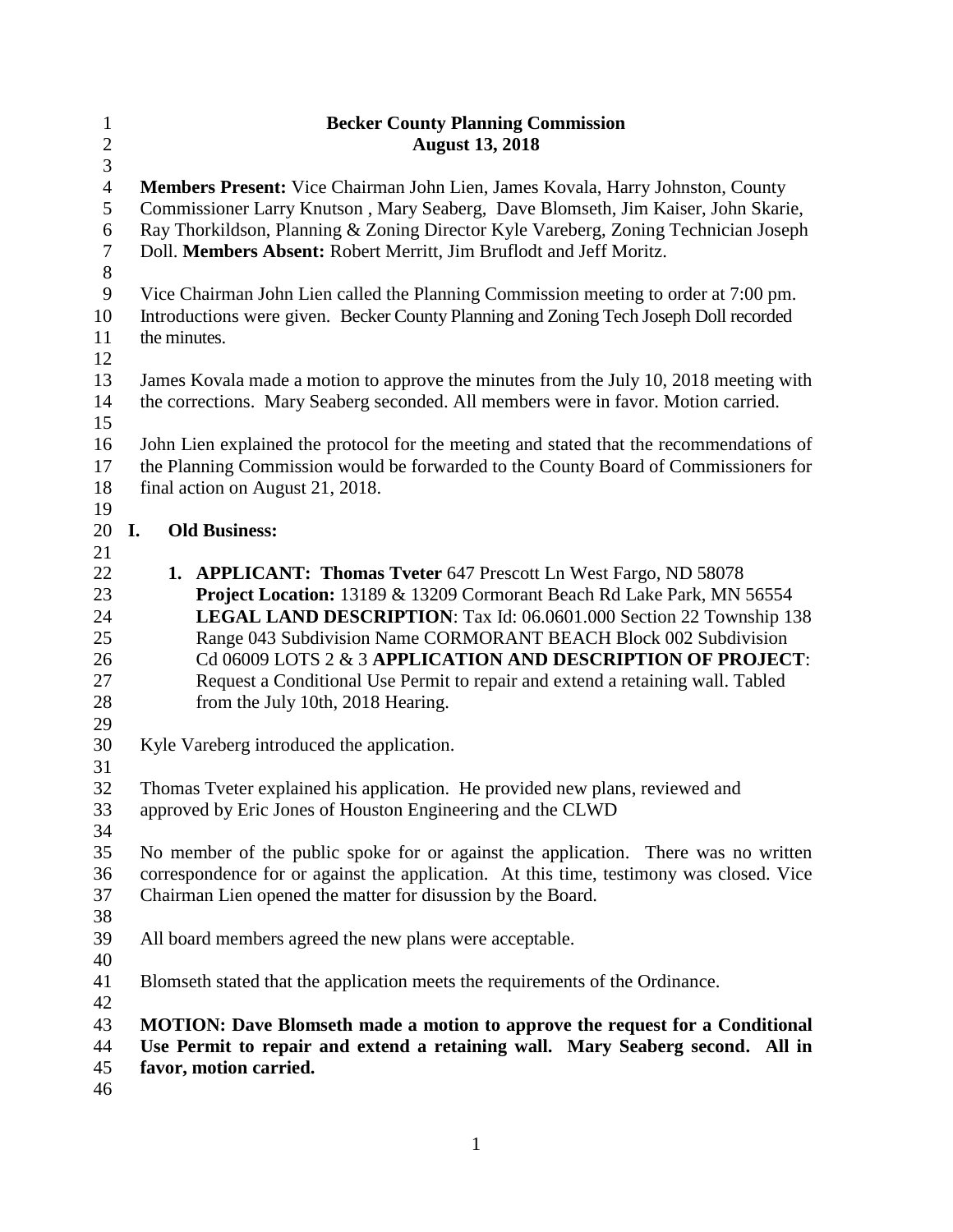| 47 II. | <b>New Business</b>                                                     |
|--------|-------------------------------------------------------------------------|
| 48     | 2. APPLICANT: Marty & Mary Solmon 12044 Co Hwy 17 Detroit Lakes, MN     |
| 49     | 56501 Project Location: 12044 Co Hwy17 Detroit Lakes, MN 56501 LEGAL    |
| 50     | <b>LAND DESCRIPTION:</b> Tax Id: 19.0447.000 Section 21, TWP 138, Range |
| 51     | 41PT GOVT LOT 4 W OF HWY 17 & S OF LN A & N OF LN B. LN A:              |
| 52     | COMM S QTR COR SEC 21, W 1925.37', N AL W ROW HWY 17 319.75' TO         |
| 53     | POB; W 283.04', N 24.99', W 261' TO LK MELISSA & TERM. LINE B:          |
| 54     | COMM SE COR LOT 2 1ST ADDN RAVENSWOOD, E 66', E 43.16', SLY             |

- 251.65',E 220.53 N AL ROW HWY 17 363.22' TO POB W 488.12' TO LK MELISSA & TERM; Section 09, TWP 141, Range 36, 9-141-36 W1/2 NE1/4, E1/2 NW1/4 LESS W 760', & LESS N 580' OF W 805' (10.71AC)
- **APPLICATION AND DESCRIPTION OF PROJECT:** Request a Zone Change from agricultural to residential and for a subdivision into two (2) lots.
- 

Kyle Vareberg introduced the application.

 Scott Walz presented the application on behalf of the Solmons'. The topography of the two would be lots were explained and discussed in further detail.

 Lee Massey the owner of the property to the north of the project location was present and spoke in opposition of the application. His main concerns and objections were also submitted in writing, along with photos from his location.

 Marty Solmon was present and spoke about the project and answered some general questions from the board. At this time the testimony was closed. 

- The board briefly discussed the application.
- 

 **MOTION**: **Dave Blomseth made a motion to approve the application as submitted based on the fact that the lots would meet or exceed the requirement of the ordinance. Mary Seaberg second. All in favor, motion carried.** 

 **3. APPLICANT: Roy A Smith & Assoc Inc** 1074 Villa Ln Detroit Lakes, MN 56501 **Project Location:** Co Hwy 22 & Saint Marys Rd Detroit Lakes, MN 56501 **LEGAL LAND DESCRIPTION:** Tax ID number: **17.0290.000**; NE1/4 OF NW1/4 LESS PT E OF TWP RD & LOT 1 LESS 5.80 AC; AND **17.0291.000** PT LOT 1 BEG 128' W & 1015' N OF MOST ELY COR LOT 1 WOODLAND PARK TH NW 70' AL LK NE 125' SE 70' & SW 125' TO BEG Section 26, TWP 138, Range 42 **APPLICATION AND DESCRIPTION OF PROJECT:** Request a Zone Change from Agricultural to Residential and a Preliminary Plat for a Subdivision (Eunice Windsong) consisting of 8 lots.

- Kyle Vareberg introduced the application
- 
- Scott Walz Presented the application.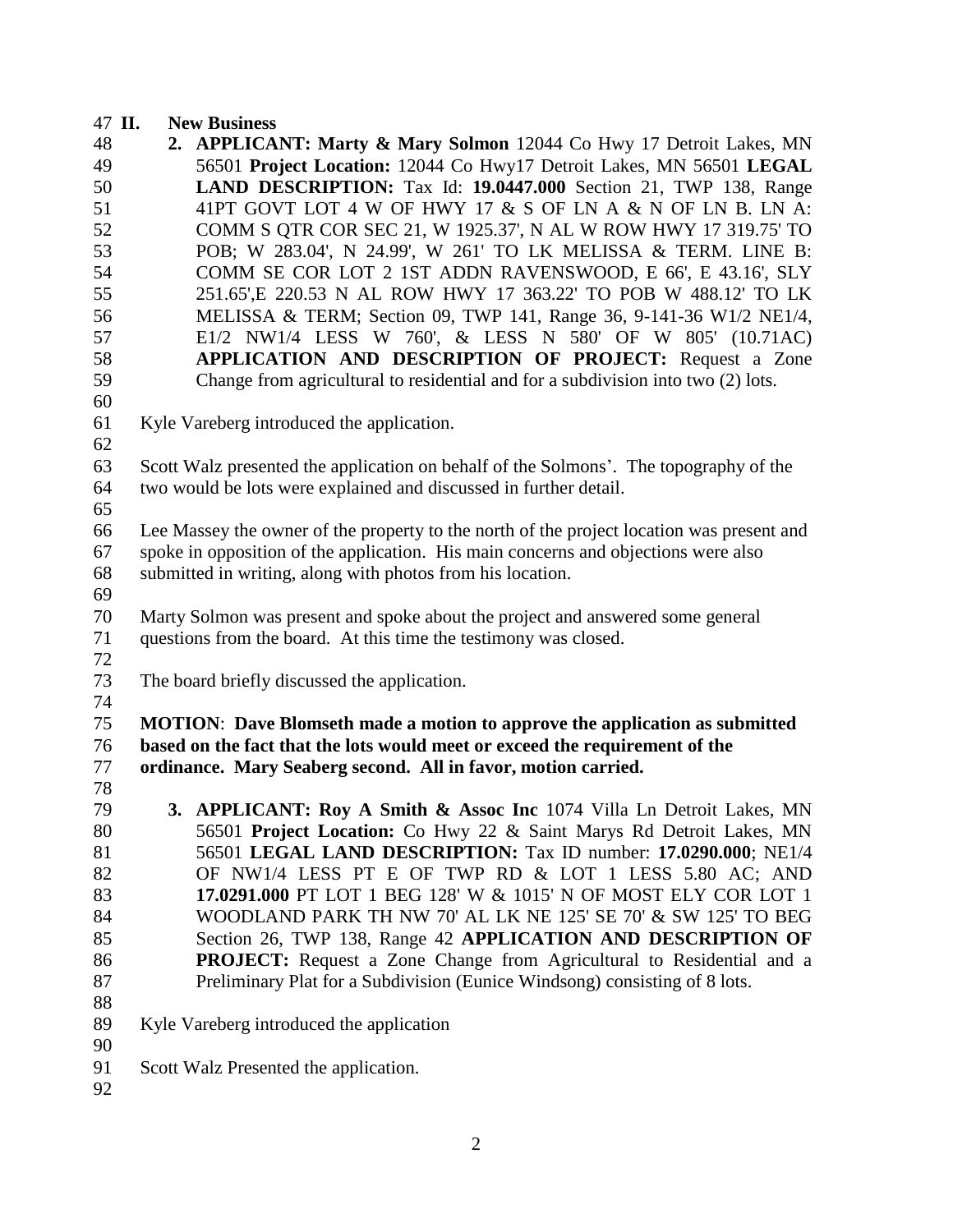Walz pointed out that the township approveded of the road layout of the plat because it would make any future expantions much easier.

 No member of the public spoke for or against the application. At this time, testimony was closed.

## **MOTION: Jim Kaiser made a motion to approve the application. John Skarie second. All in favor, motion carried.**

- 
- **4. APPLICANT: Mark Sand and Gravel** Po Box 458 Fergus Falls, MN 56537 **Project Location:** Co Hwy 44 Park Rapids, MN 56470 **LEGAL LAND DESCRIPTION:** Tax ID number: **34.0050.002** Section 09, TWP 141, Range 36, 9-141-36 W1/2 NE1/4, E1/2 NW1/4 LESS W 760', & LESS N 580' OF W 805' (10.71AC) **APPLICATION AND DESCRIPTION OF PROJECT:** Request a Conditional Use Permit for a gravel pit with a temporary portable screening/crushing plant and a temporary portable bituminous hot mix plant.
- 

- Kyle Vareberg introduced the application
- Jeff Hatlewick with Marks Sand and Gravel presented the application.
- No member of the public spoke for or against the application. At this time testimony was closed.

## **MOTION: Ray Thorkilson made a motion to approve the application, Jim Kovala second. All in favor, motion carried.**

- 
- **5. APPLICANT: Montie Beyer & Inger Clements** 46788 Foss Rd Osage, MN 56570 **Project Location:** 53351 St Hwy 34 Osage, MN 56570 **LEGAL LAND DESCRIPTION:** Tax ID number: **21.0303.000** Section 30, TWP 140, Range 36 PT NE1/4 NW1/4 &PT SE1/4 NW1/4 COMM N QTR COR, S 673.58' TO POB; SW 659.81', S 1842', E 633.88', N 2009.27' TO POB. TRACT B.; **APPLICATION AND DESCRIPTION OF PROJECT:** Request a Conditional Use Permit for a Flea Market.
- 
- Kyle Vareberg introduced the application.
- 

 Inger "Gretta" Clements presented the application. Gretta stated Montie had spoken with someone at the State Highway Department about the potential need for turn lanes. She stated that the Highway Dept. will consider the need for turn lanes in any future highway improvments in the area of the "project location".

 One letter was submitted with the application. The letter was from Osage Township "approving" the CUP. At this time testimony was closed